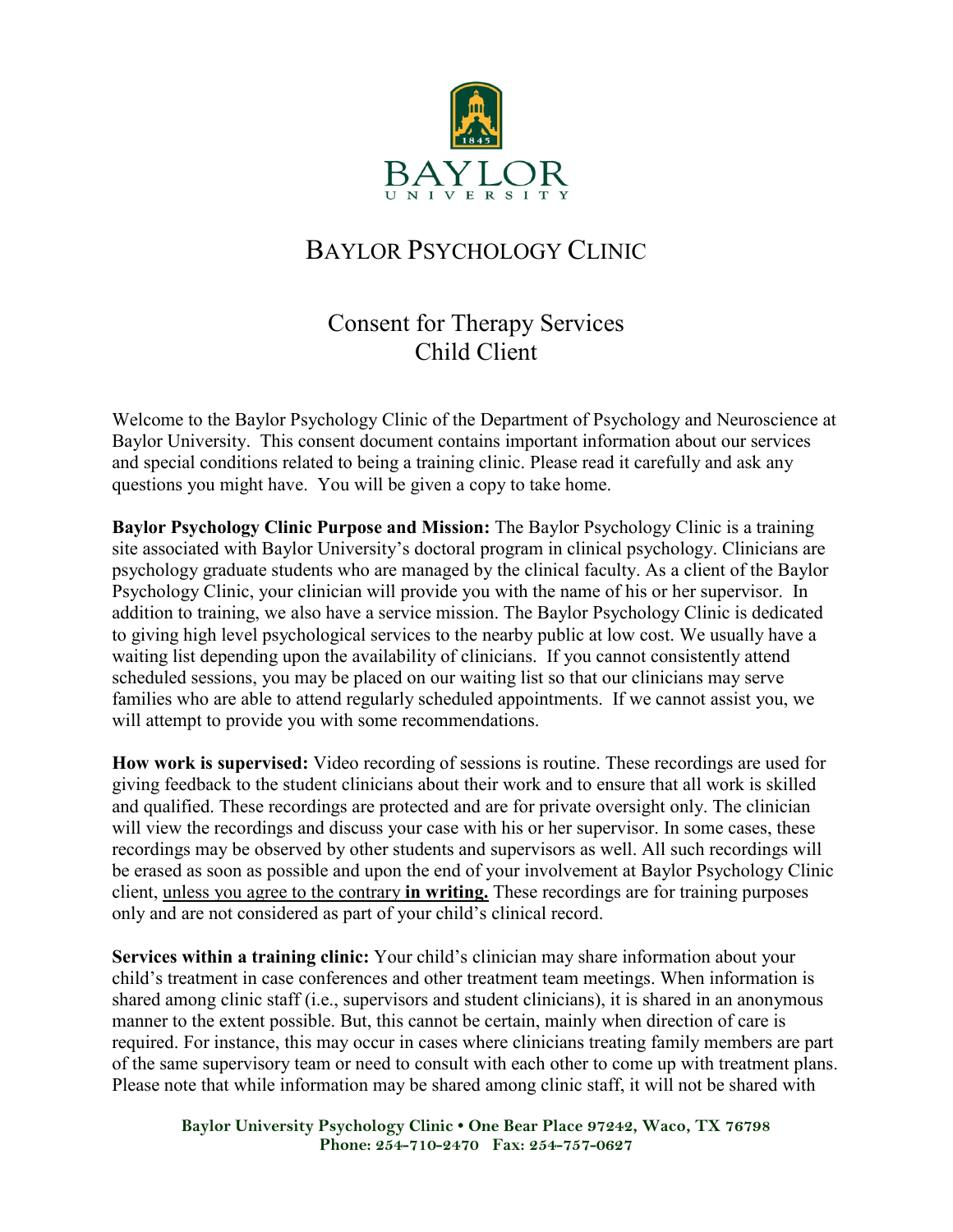other family members or friends who may be in treatment at the clinic, unless you have explicitly agreed to this in writing.

**Types of services:** Child clients seen for therapy usually follow this process:

1. An interview. The interview occurs during the first few sessions and includes an assessment and evaluation to determine your child's specific treatment needs. This would usually include meeting with the child and with the parents/caregivers, both together and separately. The goal of these sessions will be to clarify if the Baylor Psychology Clinic is able to serve your child's specific needs and, if so, to create a treatment plan with you and your child. This process is different than a Psychological Assessment for psychoeducational or other purposes. If it is found that the Baylor Psychology Clinic is not able to meet your child's specific needs, your child will be referred to community mental health workers or agencies.

2. The rest of the therapy sessions are usually 50 minutes in length and are often weekly. During treatment of your child, your child's clinician may meet with you and other guardians either separately or together. Please know that, always, the patient is your child – not the parents/guardians nor any siblings or other family members of the child. If your child's clinician meets with you or other family members in the course of your child's treatment, he/she will make notes of that meeting in your child's treatment records. Please know that those notes will be available to any person or entity that has legal access to your child's treatment record.

One risk of child therapy involves disagreement among parents and/or disagreement between parents and the clinician regarding the child's treatment. If such disagreements occur, your child's clinician will strive to listen carefully so that he/she can understand your point of view and fully explain his/her point of view. Ultimately, parents decide whether therapy will continue. If either parent decides that therapy should end, your child's clinician will honor that decision, unless there are extraordinary circumstances. However, in most cases, your child's clinician will ask that you allow him/her the option of having a few closing sessions with your child to appropriately end the treatment relationship.

3. The typical length of treatment depends on your child's determined problems and the selected treatment. A typical treatment course involves around 12 to 16 sessions. If the treatment goals are met after fewer meetings, then you may stop sooner.

Due to the nature of this facility as a training clinic, child clients that require services beyond the student clinician's tenure in the Baylor Psychology Clinic will be transferred to another clinician. Typically, this would occur when a clinician completes their time at the Baylor Psychology Clinic. Such a transfer will be discussed with you and your child in advance. If your child is transferred to another clinician, your child's new clinician (and his/her supervisor) will have access to your child's old records and will try to review them as soon as possible when starting to work with your child. But, it is also possible that your child may be better served by a clinician or program other than that which can be delivered at this training clinic. Should it be decided that your child's needs would be better addressed by some other type of program, the clinician that evaluated your child will discuss this with you and your child and attempt to provide referral information for different treatment options.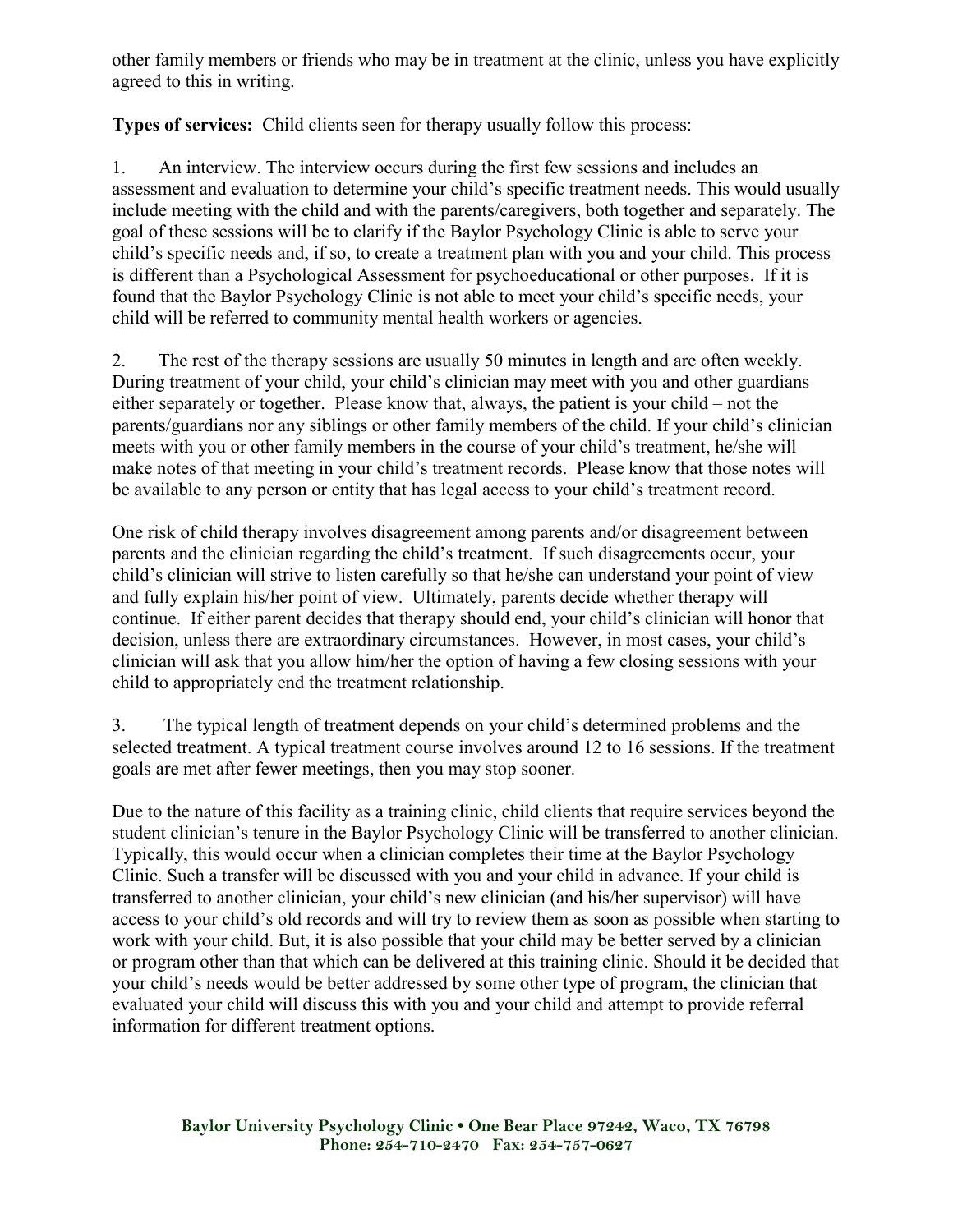**Measuring change:** At the Baylor Psychology Clinic, many cases include the use of outcome measures, which are short surveys given on a device such as an iPad, smart phone or computer or by paper that are finished just before or just after therapy sessions. It takes a few minutes to complete this brief assessment. This information is used by the clinician to track changes in thoughts, feelings, and behavior over time. Research has shown that both the client's treatment and the clinician's training are improved by getting this type of regular feedback. A summary of this information will be transferred to the secure health record, typically once services are complete. Normally, this information is only reviewed by the clinician and the clinician's supervisor. If the clinician is using such a measure, you are welcome to see the summary of the information yourself. Yearly summaries of this outcome data averaged across all clients will be used at the Clinic for private program evaluation purposes. This outcome data might also be used for research using large numbers of clients, but only in approved projects that have had a formal ethics review and only when the identifying information of all clients has been removed.

**Confidentiality:** Therapy is most useful when a trusting relationship exists between the clinician and the patient. Privacy is important in earning and keeping that trust. As a result, it is important for children to have a "zone of privacy" where children feel free to discuss personal matters without fear that their thoughts and feelings will be immediately communicated to their parents. This is particularly true for adolescents who are naturally developing a greater sense of independence and self-sufficiency.

Your child's clinician may provide you with general information about your child's treatment, but NOT share specific information your child has disclosed to him/her without your child's agreement. This includes activities and behavior that you would not approve of — or might be upset by — but that do not put your child at risk of serious and immediate harm. However, if your child's risk-taking behavior becomes more serious, then his/her clinician will need to use his/her professional judgment and consult with his/her supervisor to decide whether your child is in serious and immediate danger of harm. If your child's clinician feels that your child is in such danger, he/she will you this.

Even when your child's clinician has agreed to keep your child's treatment information confidential from you, he/she may believe that it is important for you to know about a particular situation that is going on in your child's life. In these situations, your child's clinician will encourage your child to tell you, and he/she will help your child find the best way to do so. Also, when meeting with you, your child's clinician may sometimes describe your child's problems in general terms, without using specifics, in order to help you know how to be more helpful to your child.

In some situations, your child's clinician is required by law or by the guidelines of his/her profession to disclose information, whether or not he/she has you or your child's permission.

Confidentiality cannot be maintained when:

• Child clients tell the clinician they plan to cause serious harm or death to themselves, and clinician believe they have the intent and ability to carry out this threat in the very near future. The child's clinician must take steps to inform a parent or guardian or others of what the child has told him/her and how serious he/she believes this threat to be and to try to prevent the occurrence of such harm.

**Baylor University Psychology Clinic • One Bear Place 97242, Waco, TX 76798 Phone: 254-710-2470 Fax: 254-757-0627**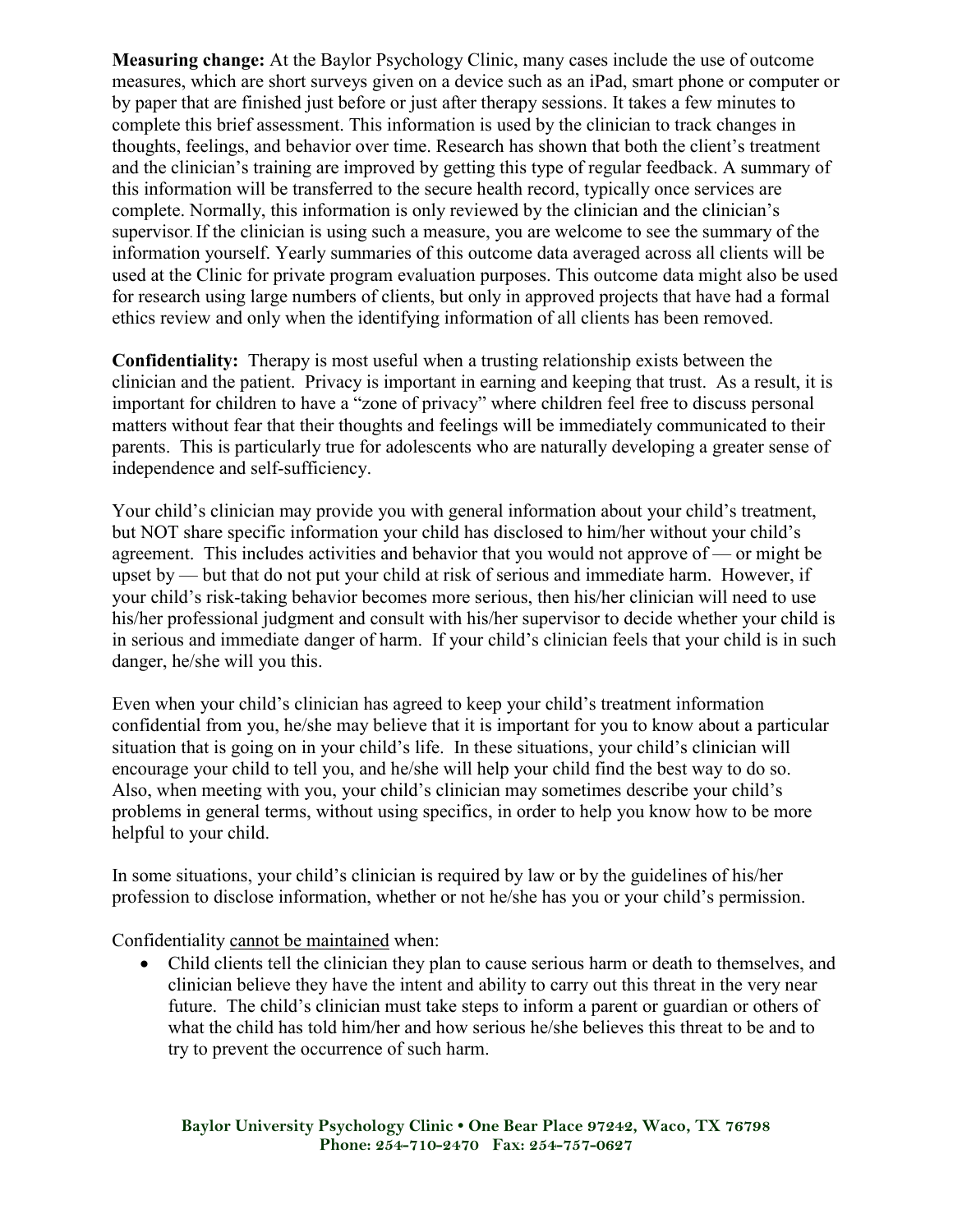- Child clients tell the clinician they plan to cause serious harm or death to someone else, and clinician believes they have the intent and ability to carry out this threat in the very near future. In this situation, the child's clinician must inform a parent or guardian or others, and he/she may be required to inform the person who is the target of the threatened harm [and the police].
- Child clients are doing things that could cause serious harm to them or someone else, even if they do not intend to harm themselves or another person. In these situations, the clinician will need to use his/her professional judgment and consult with his/her supervisor to decide whether a parent or guardian should be informed.
- Child clients the tell clinician, or the clinician otherwise learns that, it appears that a child/elder/vulnerable adult is being neglected or abused--physically, sexually or emotionally--or that it appears that they have been neglected or abused in the past. In this situation, your child's clinician [may be] required by law to report the alleged abuse to the appropriate state protective agency.
- Your child's clinician is ordered by a court to disclose information.

**Potential Risks and Benefits of Psychological Services:** Psychotherapy is intended to help improve emotional wellbeing, help changes in behavior, and improve relationships. However, psychotherapy can sometimes be emotionally tough, and the outcomes might not be as originally expected. This is normal and is something you can discuss with your child's clinician. Some specific risks include going through an increase in uncomfortable feelings or an increase in symptoms as hard and upsetting issues are addressed in treatment. Psychotherapy has been shown to be helpful. Psychological services involve a joint effort between clinician and client, the results of which cannot be guaranteed. For example, progress in therapy depends on many factors including motivation, effort, and other life circumstances.

**Court Involvement:** We are committed to providing psychological services to your child in an emotionally-safe setting. To this end, we require your agreement that our plan of services through the Baylor Psychology Clinic will be strictly limited to giving therapy that will benefit your child. Our clinicians do not provide forensic or custody evaluations, nor do our clinicians recommend custody or visitation arrangements. Also, our clinicians and supervisor do not participate in court proceedings unless required to do so in accordance with a lawfully-issued subpoena. To this end, we are unable to provide services to clients seeking these services.

In some cases, family conflict arises during the course of treatment. When a family is in conflict, particularly conflict due to parental separation or divorce, it is very difficult for everyone, particularly for children. Although the clinician's responsibility to your child may require him/her helping to address conflicts between the child's parents, the clinician's role will be strictly limited to providing treatment to your child. You agree that in any child custody/visitation proceedings, neither of you will seek to subpoena the clinician's records or ask him/her to testify in court, whether in person or by affidavit, or to provide letters or documentation expressing his/her opinion about parental fitness or custody/visitation arrangements.

Please note that your agreement may not prevent a judge from requiring the clinician's testimony, even though he/she will not do so unless legally compelled. If your child's clinician is required to testify, he/she is ethically bound not to give his/her opinion about either parent's custody, visitation suitability, or fitness. If the court appoints a custody evaluator, guardian *ad* 

**Baylor University Psychology Clinic • One Bear Place 97242, Waco, TX 76798 Phone: 254-710-2470 Fax: 254-757-0627**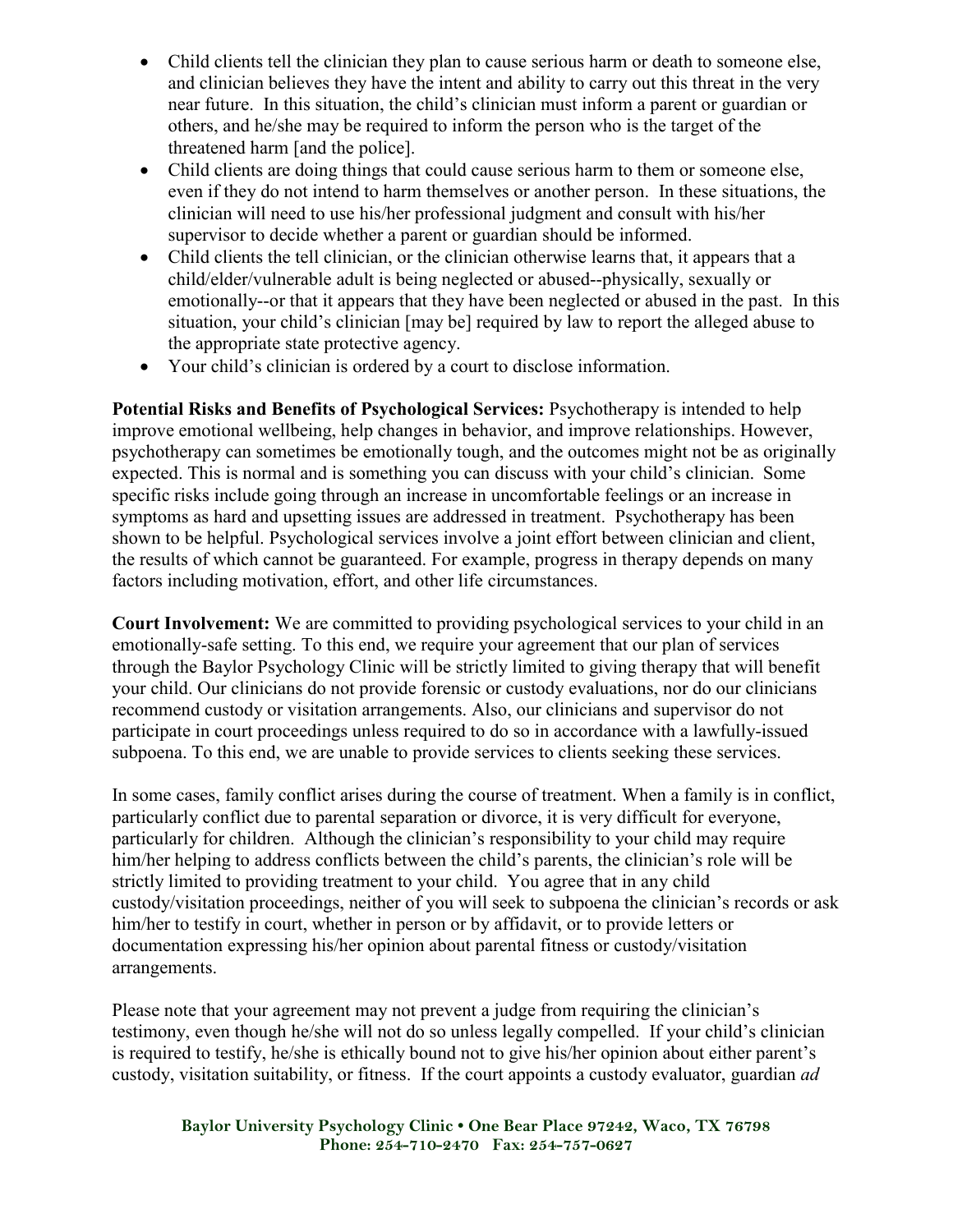*litem*, or parenting coordinator, your child's clinician will provide information as needed, if appropriate releases are signed or a court order is provided, but he/she will not make any recommendation about the final decision(s).

**Fees and Payment Policy:** Therapy services are charged based on a family's home income. You will discuss this rate and agree on a fee with your child's clinician. Therapy services should be paid to your clinician or the clinic's staff before the start of each session. You will be charged a "**failure to cancel" fee** (equal to your child's usual session rate) if you fail to cancel his/her scheduled appointment at least four hours in advance. The clinic may use and share your information to bill for your services if payment is not received.

**How to reach your clinician:** You can reach your clinician by calling 254-710-2470. If your clinician is in the office and available, you will be connected with him or her right away. Because this is a training clinic and your clinician is involved in coursework, research, and clinical training at other locations in the community, it is often the case that you will need to leave a message with the clinic's administrative assistant. If you leave a message, please allow 48 hours or two business days for a return call from your clinician. If you have an emergency, you may call 911 or take your child to the nearest emergency room.

It is against Baylor Psychology Clinic policy for clinicians to communicate with clients and their parents via email, text messaging or via any form of social media. These policies are based on the lack of privacy afforded by email, text messaging, and social media sites. Because of this policy, if you email your clinician, he/she will not respond.

**Legal authority to provide consent:** In order to authorize mental health treatment for the child client, you must be a legal guardian. If you are separated or divorced from the other parent of your child, you must have either sole or joint legal custody of your child. If you are separated or divorced from the other parent of your child, please notify your child's clinician immediately. Your child's clinician will ask you to provide him/her with a copy of the most recent custody decree that establishes custody rights of you and the other parent or otherwise demonstrates that you have the right to authorize treatment for your child.

If you are separated or divorced from the child's other parent and documentation shows that you have joint authority to authorize treatment, please be aware that it is the BPC's policy that you notify the other parent of your child's services in our clinic. It is important that all parents have the right to know, unless there are truly exceptional circumstances, that their child is receiving mental health treatment.

### **Statement of consent:**

### Parent/Guardian of Minor Child:

Please initial after each line and sign below, agreeing to the privacy limitations:

I understand my rights of confidentiality and the legal and ethical limits of confidentiality as described above. I know this decision to breach confidentiality in these circumstances is up to the clinician's professional judgment, unless otherwise noted above.